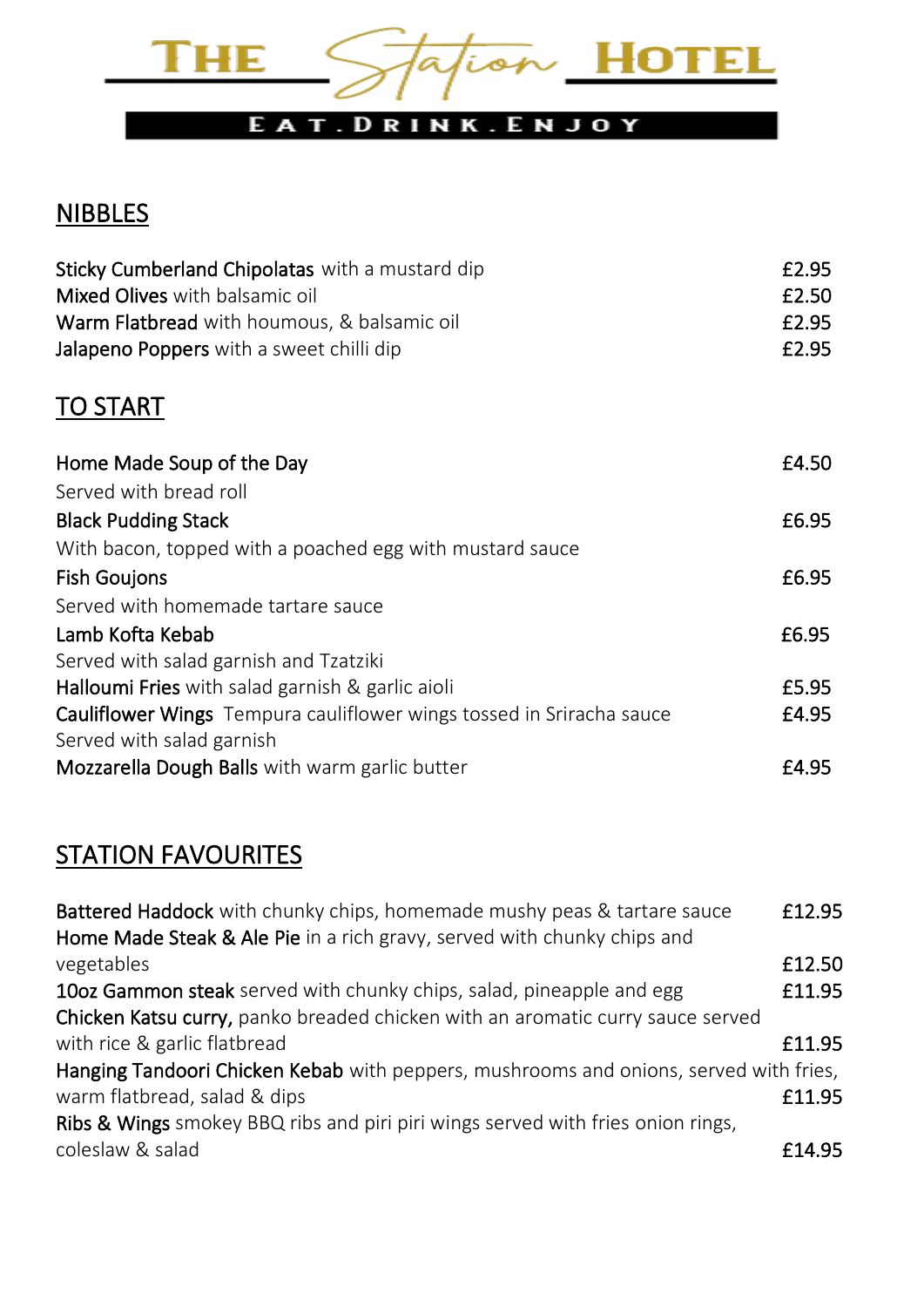

## STEAKS

Our steaks are hand seasoned with Maldon salt and cracked black pepper, served with grilled mushrooms, roasted tomato, salad, battered onion rings & chunky chips

| 8oz Rump                               | £16.95 |
|----------------------------------------|--------|
| 8oz Sirloin                            | £18.95 |
| Blue cheese, Diane or peppercorn sauce | £2.00  |

## **BURGERS**

All our burgers are seasoned with Maldon salt & cracked black pepper, on a toasted brioche bun with lettuce, red onion, gherkin, tomato & homemade burger sauce. Served with fries, salad, coleslaw & onion rings.

| Build your own Burger<br>Classic Beef Burger, Chargrilled Chicken Burger or Cajun Chicken Burger |  |                                                                                       |                    | £10.95                    |
|--------------------------------------------------------------------------------------------------|--|---------------------------------------------------------------------------------------|--------------------|---------------------------|
| Add your toppings:                                                                               |  | Lancashire Cheese, Blue Cheese, Chilli Cheese, Mushrooms, Bacon<br>Egg, Black pudding |                    | $£1.50$ each              |
|                                                                                                  |  | Double your burger up for extra                                                       |                    | £4.00                     |
| Flaming Nacho Vegetarian Burger (v)<br>Moving mountain Burger (Ve)                               |  |                                                                                       |                    | £11.50<br>£10.95          |
| SIDES - All £2.50 apart from Chicken wings                                                       |  |                                                                                       |                    |                           |
| Chunky Chips Skinny Fries                                                                        |  | <b>Onion Rings</b><br>Chicken Wings – plain, piri piri, salt and pepper or BBQ        | <b>Mixed Salad</b> | <b>Sweet Potato Fries</b> |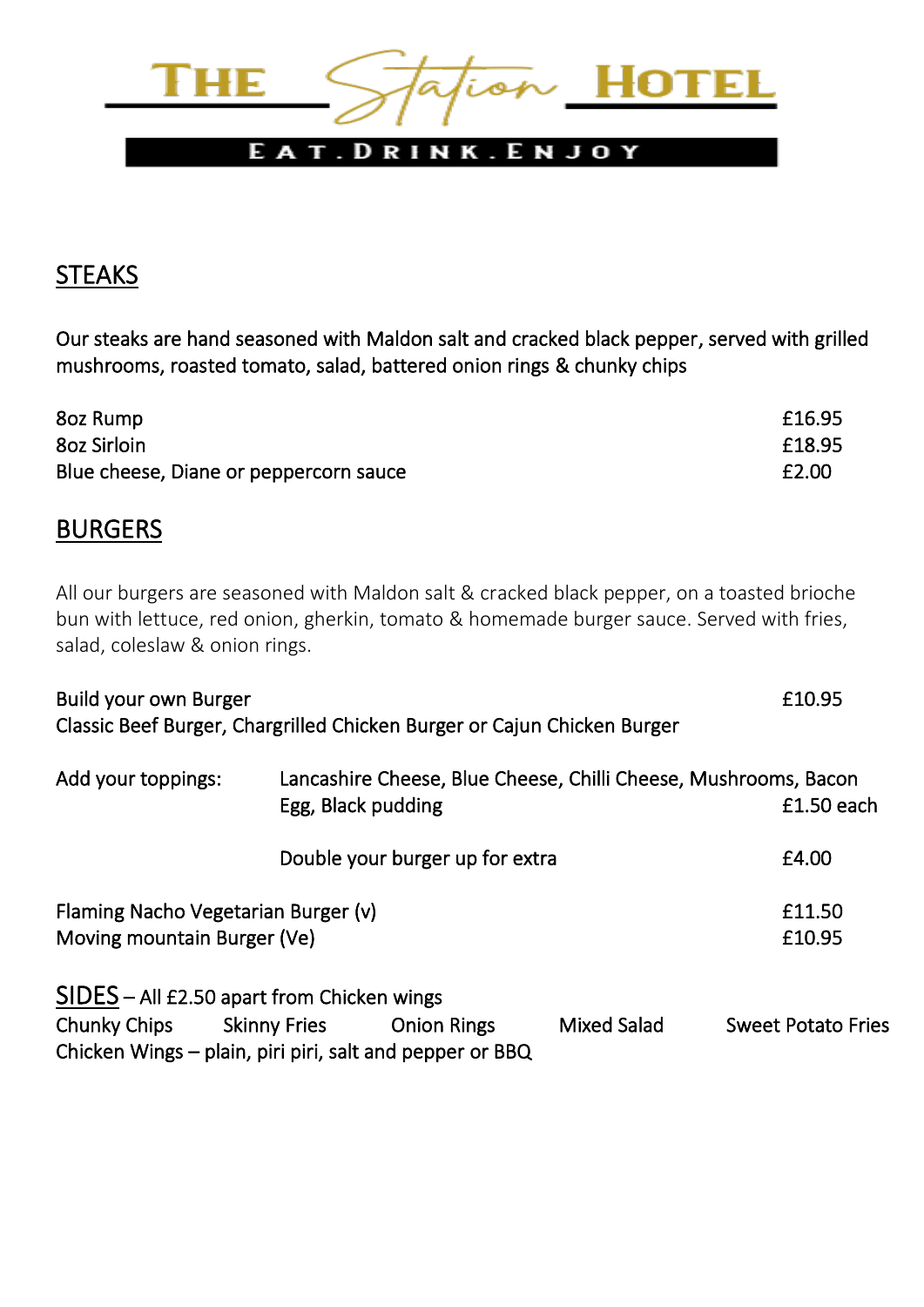

## PIZZAS

All our pizzas are freshly hand stretched and finished with homemade Napoli sauce, mozzarella cheese and oregano

| Margherita<br>Fresh mozzarella and basil                                                              | £8.25  |
|-------------------------------------------------------------------------------------------------------|--------|
| Pizza al Tonno<br>Tuna with red onion and olives                                                      | £9.50  |
| <b>Meat lovers</b><br>Pepperoni, chicken, chilli beef & smoked ham                                    | £9.50  |
| Vegetarian<br>Mushrooms, peppers, olives sweetcorn, tomato & red onion                                | £8.95  |
| <b>Station Special</b><br>Pepperoni, chicken, chilli beef, smoked ham, red onion, peppers & mushrooms | £10.95 |
| Cheeseburger<br>On a base of burger sauce topped with ground beef, bacon, red onion & gherkins        | £9.50  |
| Goat's Cheese<br>Caramelized red onions and goats cheese topped with rocket                           | £9.95  |
| <b>Hoisin Duck</b><br>On a hoisin sauce base with sliced duck and spring onions                       | £10.50 |
| <b>Garlic Bread</b>                                                                                   | £4.95  |
| <b>Cheese Garlic Bread</b>                                                                            | £5.95  |
| Add any topping for 50p extra for each one                                                            |        |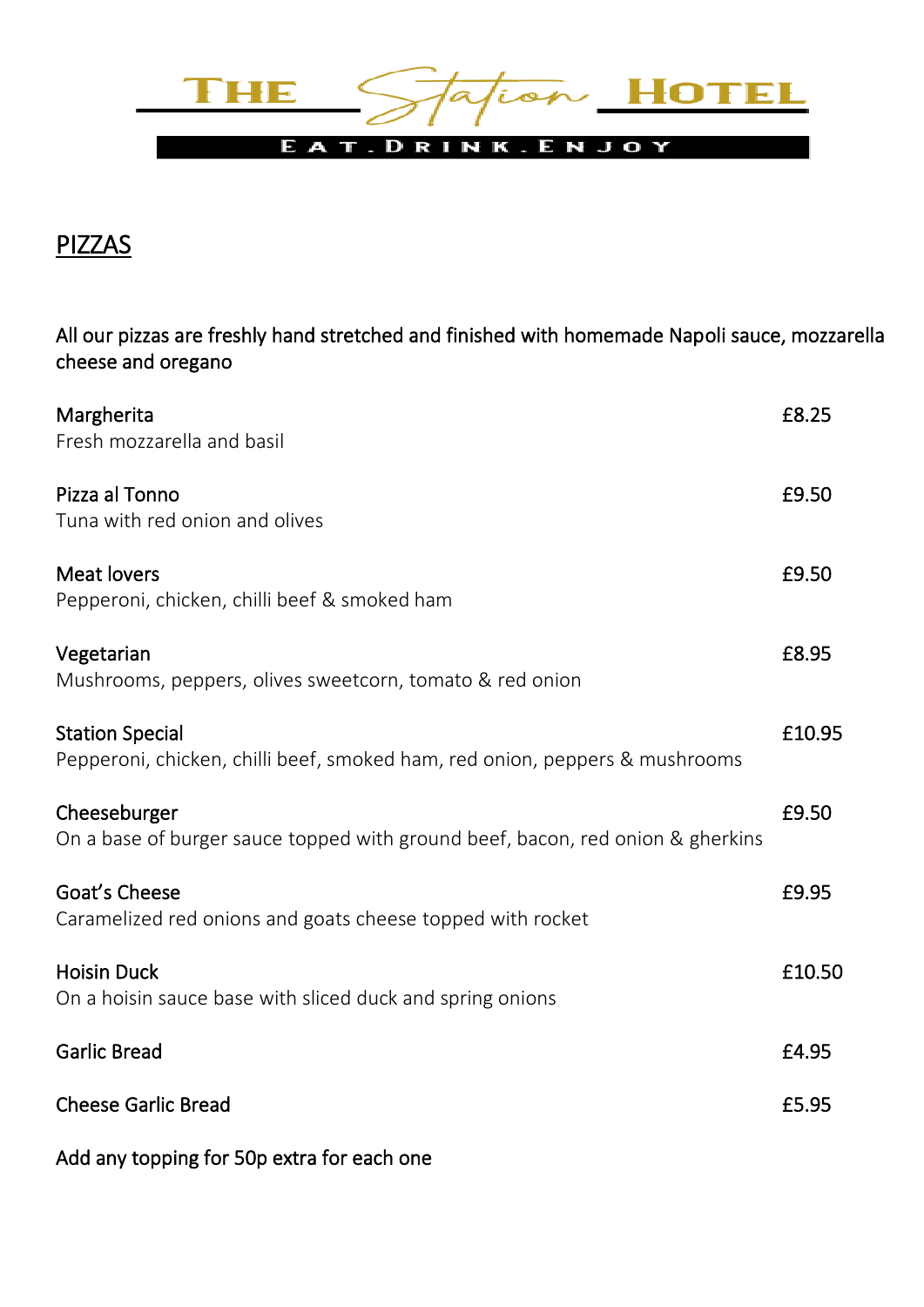

# VEGETARIAN

| Satay Sweet Potato, Chickpea & Spinach Curry served with rice & garlic flatbread | £12.50 |
|----------------------------------------------------------------------------------|--------|
| Mushroom & Red Pepper Stroganoff served with rice & garlic flatbread             | £11.50 |
| Battered Halloumi with chunky chips, homemade mushy peas & tartare sauce         | £10.95 |
| Moving Mountain meatballs in a rich tomato sauce with spaghetti topped           |        |
| with grated cheese                                                               | £11.95 |
| <b>Cheese &amp; Onion Pie</b> served with chips or mash; mushy peas & gravy      | £13.95 |

## PLATTERS AND SHARERS

Dirty nachos or Dirty Fries **EXALL EXACT 2018** 2019 12:35 Topped with mozzarella cheese & jalapeños with guacamole, sour cream & salsa dips (Add chilli beef for an extra £2.00)

### Platters

With mixed olives, pickled onions, warm crusty bread, fries & a selection of dips and then pick one of the below boards.

Sticky Chipolatas Chilli Chilli Chilli Beetroot Falafel Serrano Ham **Cauliflower Wings** Lancashire **Cauliflower Wings** Black Pudding Bon Bons **Garstang Blue** Houmous Chicken Goujons **Malloumi Fries** Fries and Halloumi Fries and Halloumi Pries Analysis and Halloumi Pries and Halloumi Pries Analysis and Halloumi Pries Analysis and Halloumi Pries Analysis and Halloumi Pries Analysis and H

#### Meat Cheese Cheese Vegetarian

Onion Rings